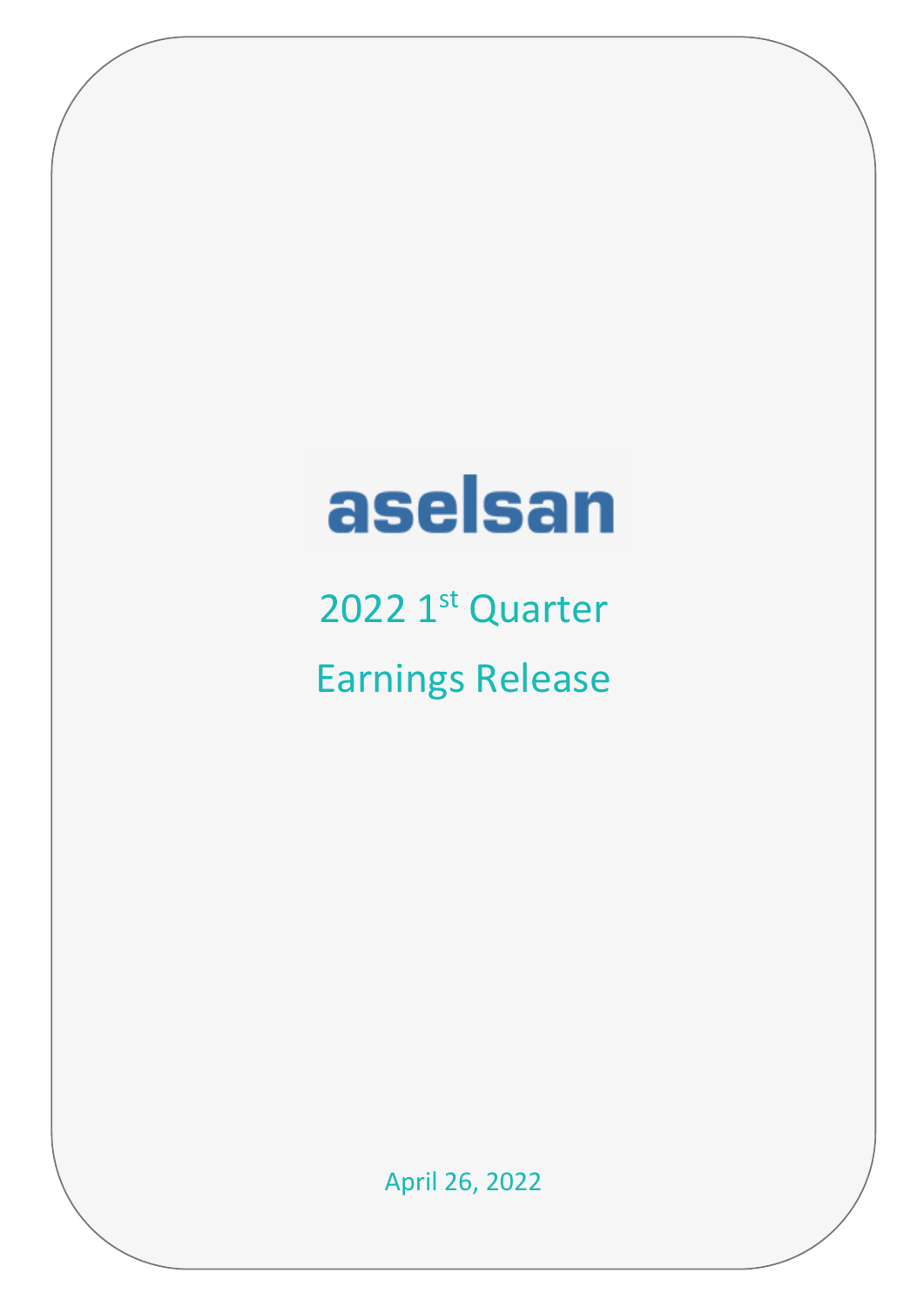# **ASELSAN COMPLETED THE FIRST QUARTER BY GROWING**

# **ASELSAN's 2022 first quarter financial results have been announced. ASELSAN's 3 month turnover increased by 38% compared to the same period of the previous year and reached 4.4 billion TL. It continued its sustainable growth with its investments.**

While ASELSAN's Earnings Before Interests, Taxes, Depreciation and Amortization (EBITDA) was 1 billion TL, its net profit increased by 36% compared to the same period of the previous year and reached 1.7 billion TL. The company continued to maintain its strong equity structure and the equity to assets ratio was 56%.

ASELSAN Chairman, President and CEO Prof. Dr. Haluk GÖRGÜN said the following in his evaluation of the first quarter of 2022 financial results as follows: "While presenting our advanced technologies to the service of the world, we have not forgotten to fulfill our responsibility to our country. We left behind another quarter in which we continued to contribute to our economy. As of the end of the first quarter of 2022, our company's backlog stood at 8.3 billion USD.

As ASELSAN, we participated in the 1<sup>st</sup> Artificial Intelligence Summit AI [Tomorrow Summit] event, which was planned to raise awareness in the public, private sector, academia and entrepreneurship world in order to support the Turkish Artificial Intelligence Strategies announced by the Presidency's Digital Transformation Office and the Ministry of Industry and Technology. At the summit, where it was emphasized that artificial intelligence applications in defense systems are progressing day by day, we shared our projects with artificial intelligence capabilities. In the next 20 years, human life will undergo a transformation similar to the one it has undergone with the information revolution in the past 20-25 years.

ASELSAN continues its activities in civilian areas on this path that our nation and engineers set out with the vision of independence. Our ARIN X-Ray Baggage Control Devices, which were developed with national means, were delivered to Tokat Airport to be used under the responsibility of the General Directorate of State Airports Authority, after Gaziantep.

We continue to develop and develop with our projects that are growing day by day, and we will."

#### **Financial Solutions in Supplier Finance**

We are aware of the importance of working towards the financial needs of our suppliers, for which we advance to the future by uniting together. With this awareness, we signed the Supplier Financing System agreement with Anadolubank, increasing the number of banks we work with to 15. Under the umbrella of the forces we created, we made a financial contribution to our suppliers in the first quarter of 2022 by making payments of nearly 5.3 billion TL. In addition, we successfully completed the nationalization of 47 products in this 3 month period. Thus, we have increased the number of products we have nationalized in the last 3 years to over 554, ensuring that a size close to 243 million USD remains in our country.

With the financial solutions offered with this system, ASELSAN will increase the production volumes of its suppliers and increase the contribution to the country's economy. We are very delighted to implement this cooperation that will support the strengthening of production, which is one of the building blocks of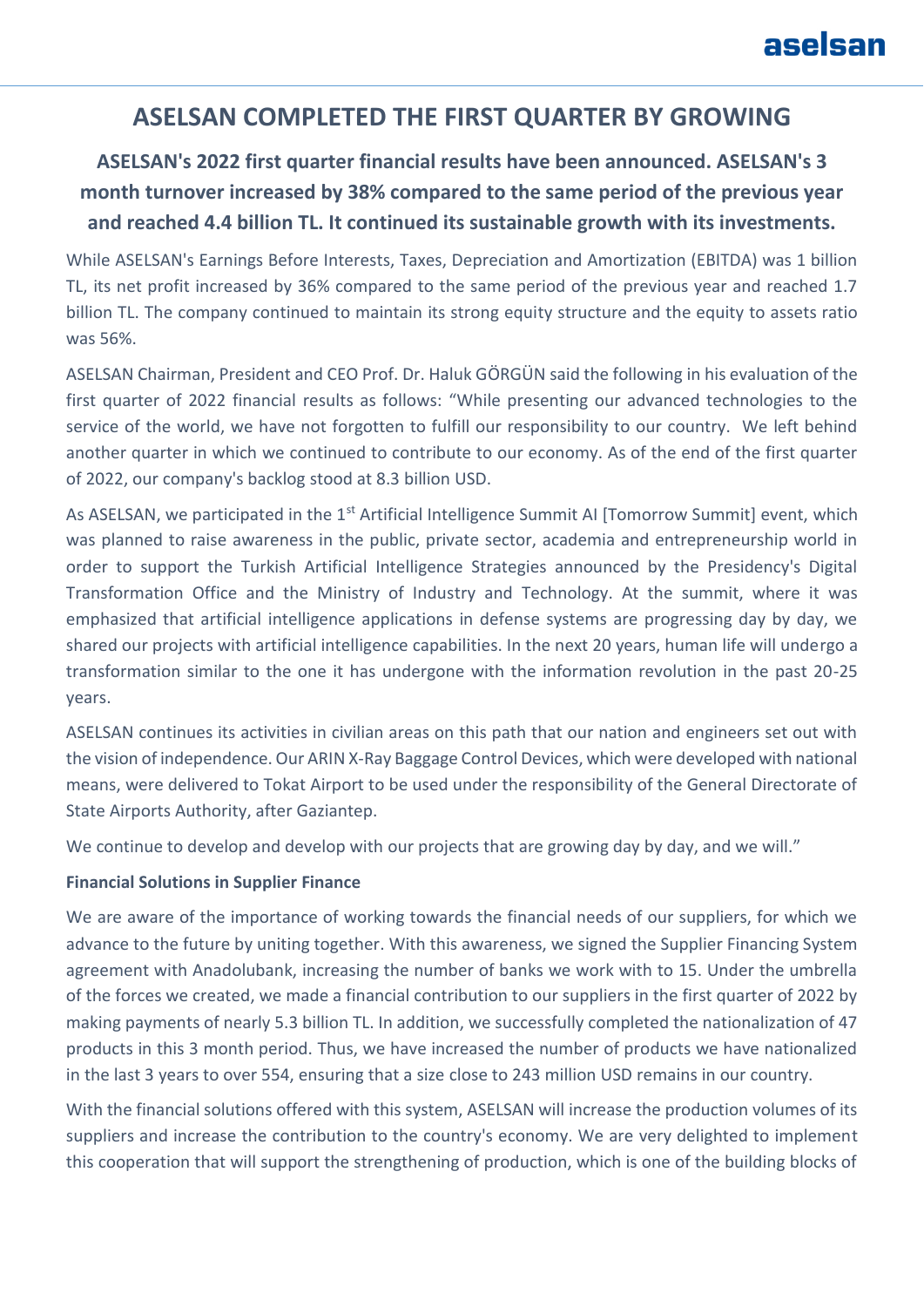# aselsan

social economic development. As ASELSAN, we will continue to advance our cooperation in every field by working shoulder to shoulder with our stakeholders and valuable business partners in our sector.

#### **We Stand with Humanity on Climate Issue**

At the Economy and Climate Change Summit and Fair (EKO IKLIM), where the issues of "climate change" and "green transformation" were discussed, we, explained our solutions and practices that we have been producing for a sustainable world. We exhibited our domestic and national renewable energy solutions, electric transportation and smart city solutions.

While creating economic value added for Turkey with the aim of independent technologies at ASELSAN, we also work to provide long-term social and environmental benefits. Moreover, not only with our administrative processes and practices; we stand by humanity for a sustainable future with our national products and systems as well. We manage the climate change risk, which may adversely affect not only ASELSAN but also our entire value chain, with our high technology, human value and strong knowledge."

#### **Safety First, Our Priority is Safety**

With the importance we attach to occupational health and safety and the practices we have developed, we are the only award-winning company in the defense industry from Turkey in the "International Safety Awards", one of the most prestigious awards in the field of occupational health and safety in the world, organized by the British-based British Safety Council.

ASELSAN Chairman, President and CEO Prof. Dr. Haluk GÖRGÜN concluded his statements with these words: "In the remaining part of 2022, we will continue to move forward with the same determination to work and transfer this to our financial results. I would like to thank all our stakeholders, especially our President and Presidency of Defense Industries.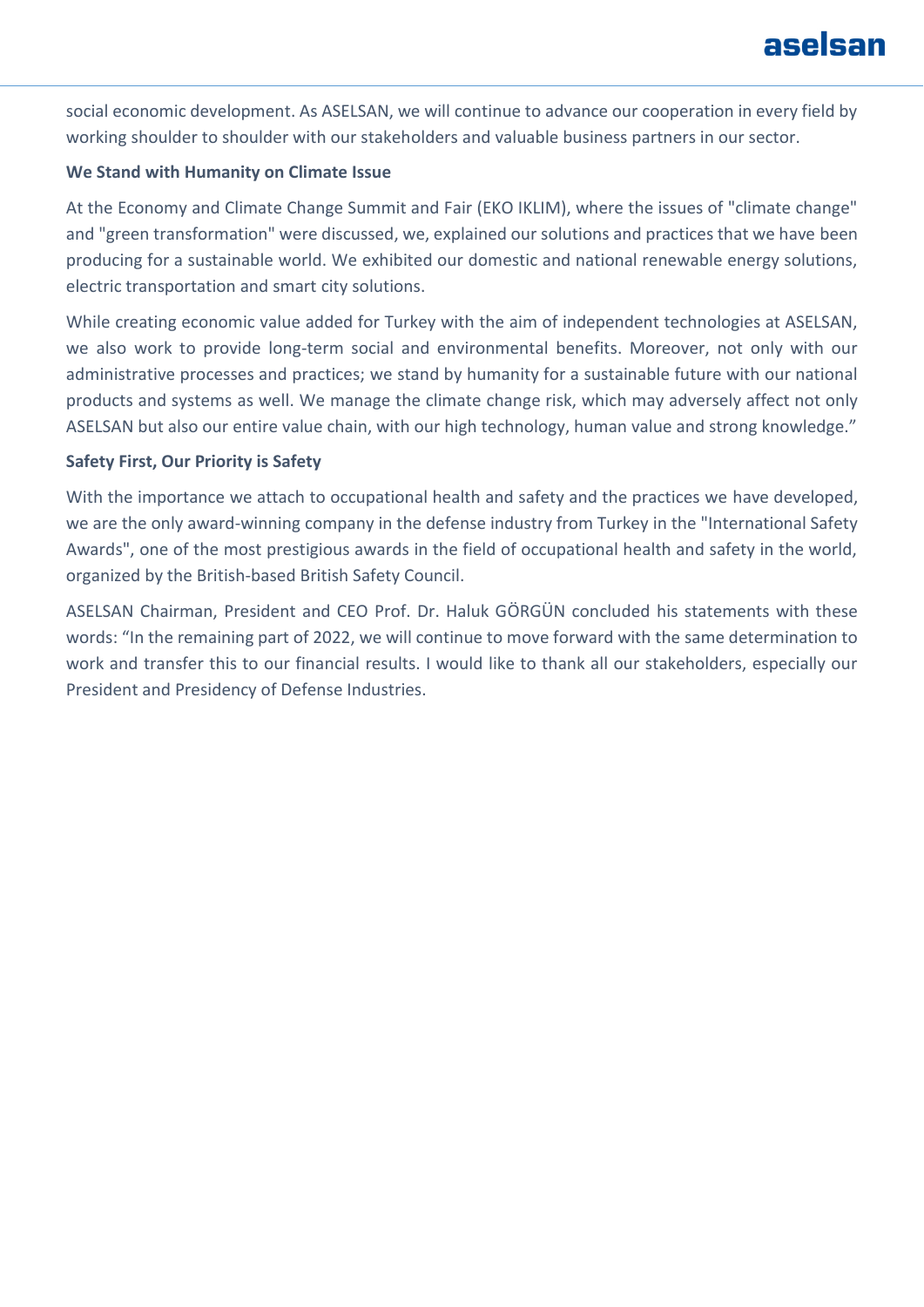# **2022 1st Quarter Financial Highlights**

#### **(Million TL)**

| <b>Balance Sheet Items</b> | March <sup>'22</sup> | <b>Dec'21</b> | Δ% | <b>Balance Sheet Items</b> | March <sup>'22</sup> | <b>Dec'21</b> | Δ% |
|----------------------------|----------------------|---------------|----|----------------------------|----------------------|---------------|----|
| <b>Current Assets</b>      | 24.419               | 23.175        |    | Liabilities                | 21.761               | 20.578        |    |
| Non-Current Assets         | 24.882               | 23.238        |    | Equity                     | 27.541               | 25.835        |    |
| Total Assets               | 49.302               | 46.413        |    | Liabilities & Equity       | 49.302               | 46.413        |    |

#### **(Million TL)**

| <b>Income Statement Items</b>         | March <sup>'22</sup> | March <sup>'21</sup> | Δ%                       |
|---------------------------------------|----------------------|----------------------|--------------------------|
| Revenue                               | 4.365                | 3.173                | 38                       |
| <b>Gross Profit</b>                   | 1.313                | 932                  | 41                       |
| <b>Gross Profit Margin</b>            | %30                  | %29                  |                          |
| <b>Operating Profit (EBIT)</b>        | 906                  | 664                  | 36                       |
| <b>Operating Profit Margin (EBIT)</b> | %21                  | %21                  |                          |
| <b>EBITDA</b>                         | 1.037                | 761                  | 36                       |
| <b>EBITDA Margin</b>                  | %24                  | %24                  | $\overline{\phantom{a}}$ |
| <b>Net Profit</b>                     | 1.677                | 1.229                | 36                       |
| Net Profit Margin                     | %38                  | %39                  | ٠                        |

- ✓ **Revenues are 4.365 million TL and increased by 38% compared to the same period of the previous year.**
- ✓ **The backlog is 8.3 billion USD.**
- ✓ **Total assets increased by 6% compared to the year-end and reached 49.302 Million TL.**
- ✓ **EBITDA is 1.037 Million TL and increased by 36% compared to the same period of the previous year.**
- ✓ **Gross profit margin was 30% and increased by 70 bp compared to the same period of the previous year.**
- ✓ **Return on Assets (ROA) is 18% (December 2021: 18%).**